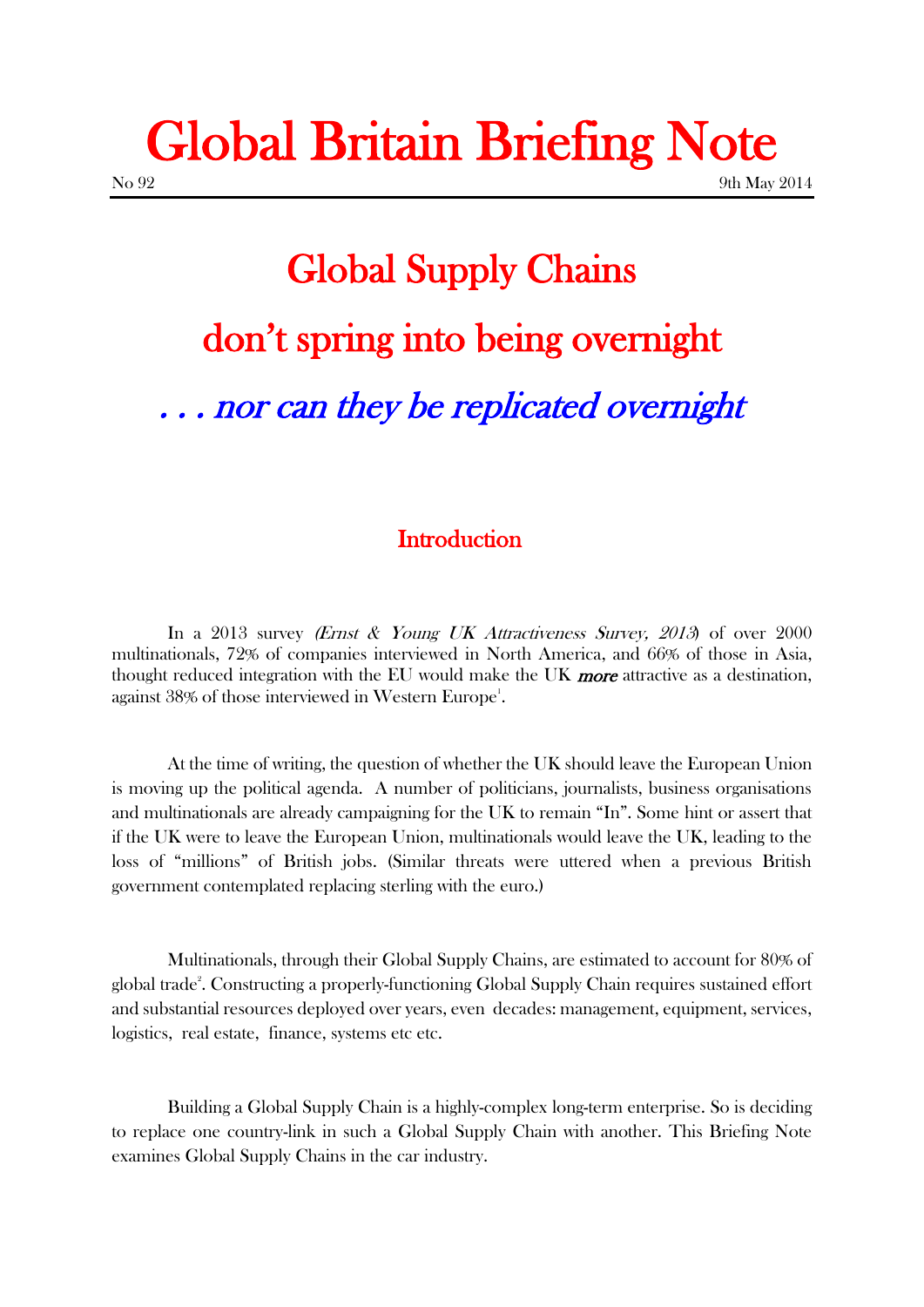## Factors involved in selecting "country-links" in the supply chain

Imagine a multinational constructing a Global Supply Chain whose end-product – a car is reasonably sophisticated. An example of such a supply chain is at Appendix I.

The manufacturing & assembly processes involve hundreds of operations, many of them highly-skilled (pattern-making, casting, forging, welding, stamping, grinding, stapling, screwing, bolting, metal/plastic bonding, riveting, milling, turning, pressing, forming, moulding, oxyacetylene & water-jet cutting, chemicals processing, heat treatment, galvanising, pressure testing, wiring, soldering, painting, polishing etc etc).

In such a scenario the multinational has to take account of myriad factors when selecting a particular country as a location in which some of the operations detailed above would be carried out. Those factors tend to be multi-dimensional and "dynamic", varying and mutating in time and space, not just in the country being considered as a location in the supply chain, but in countries "upstream" and "downstream" of the country in question. It is extremely improbable that one single factor will determine the choice of a particular country as a link in a supply chain. In practice, dozens of factors have to be taken into account, most of them involving uncertainty and judgement. Appendix II sets out a non-exhaustive list of such factors.

#### Transferring operations from one EU member-state to another

Within the EU, a multinational manufacturer's Global Supply Chain can have links in several member-states. Moving operations from one EU member-state to another would be costly, complicated and disruptive. The car industry provides an illustration of what would be involved.

In 2013 the UK produced 1.5 million cars: *two per cent* of the world total (see Appendix III). In that year, ten countries produced more cars than the UK. (From its fifty factories worldwide, Toyota **alone** produced over ten million vehicles). A change in the UK's political arrangements on Brexit, involving *at worst* a trivial<sup>3</sup> temporary increase in tariffs vis-à-vis the EU - but no change at all vis-à-vis the rest of the world - would be highly unlikely to motivate a major car manufacturer to switch production out of the UK.

Nevertheless, let us suppose that a major Japanese car-maker were to contemplate switching production from the UK to the Continent. There are four EU countries comparable in size with the UK with a hundred years' experience of car design & manufacturing: France, Germany, Italy & Spain, each with extensive manufacturing infrastructure and a large domestic car market. Each is in the Eurozone.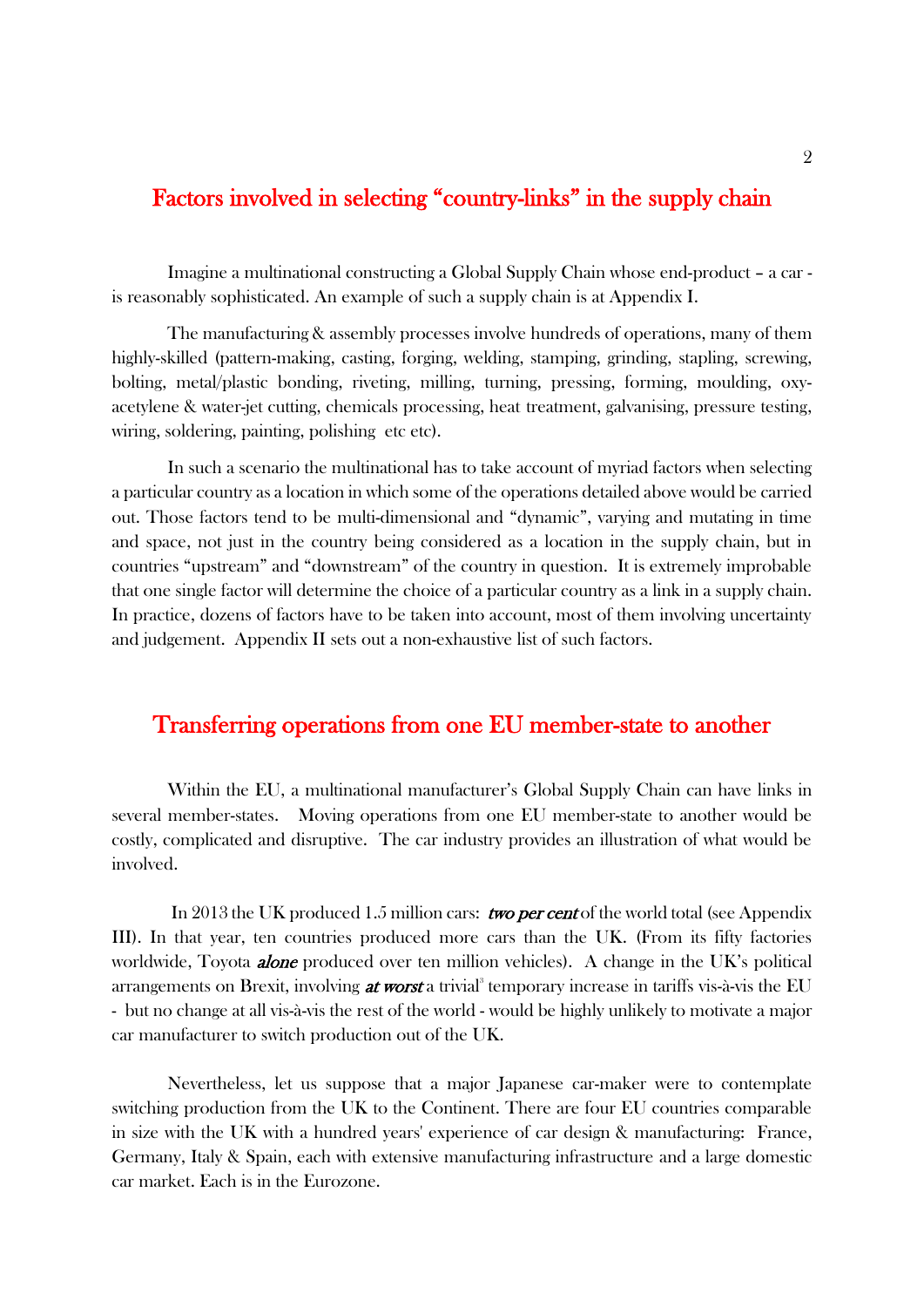Would a Japanese car-maker risk investing in France – a country whose domestic carmakers (one of which – Peugeot-Citroen - is on government life-support) have been "off-shoring" output outside the EU for decades ? Would the Japanese invest in Spain? Unlikely. In Italy ? Unlikely. That leaves Germany – despite its shrinking working-age population - as a "possible". Would the big three German domestic manufacturers, VW, BMW & Mercedes, welcome a major Japanese car-maker setting up a plant in their home territory ? The Japanese would be aware that in recent years American car-makers (Ford & GM) have been shifting production out of Germany (some of it to England).

Most car "makers" are *assemblers* of components manufactured by sub-contractors in different countries, even continents. (One European example is the "German" car-maker BMW, which makes many of its engines at an 85-acre purpose-built plant at Hams Hall<sup>4</sup> in the English Midlands, not just for its Minis assembled in Oxford but also for its "executive" cars assembled in Bavaria and elsewhere.) If a Japanese car assembler in the UK decided to transfer assembly to, say, Germany, it would also have to decide whether to terminate its relationships with possibly hundreds<sup>5</sup> of British sub-contractors and laboriously replace them with a similar number of German sub-contractors. Substituting German for British sub-contractors would be lengthy, risky and expensive.

## **Conclusion**

 In the developed world, as noted above, average effectively-applied tariffs (customs duties) on imports are close to one per cent<sup>3</sup>.

In the extremely unlikely scenario (Appendix IV below) in which a post-Brexit EU would temporarily refuse to conclude free trade agreements $\delta$  with a newly-independent UK which continued to import millions of cars and components from the EU, such a tariff increase would be regrettable.

However, to put that in context, the imposition by Brussels of a one per cent tariff would be dwarfed by variations in the cost of physical inputs into the manufacturing process such as energy, copper, steel or plastic, and of monetary inputs such as interest rates & exchange rates. In the last five years, for example, the pound/euro exchange rate has swung by no less than 20%<sup>7</sup>.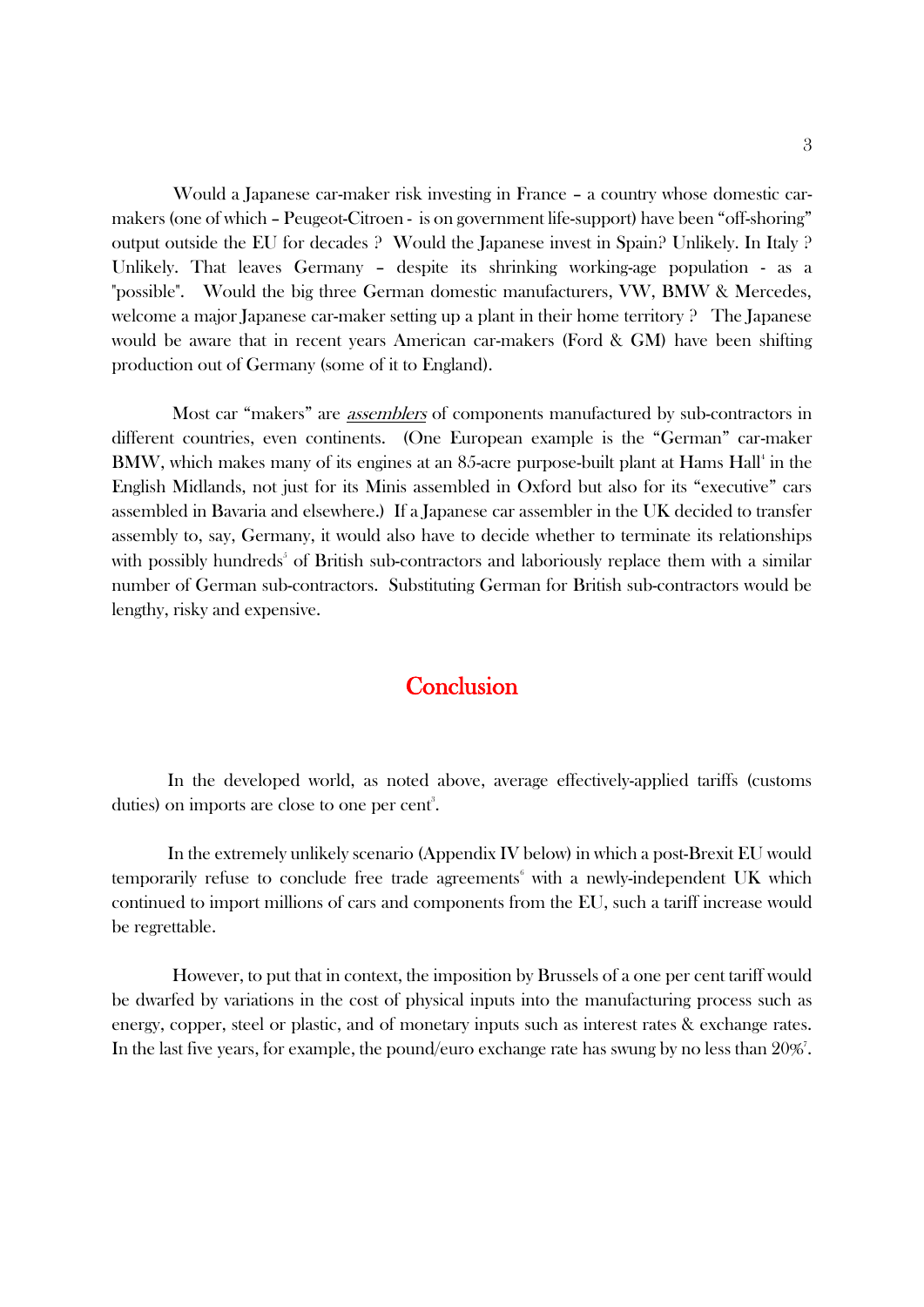#### **Notes**

1 Quoted by Iain Mansfield on page 42 of his winning entry, "A Blueprint for Britain: Openness not Isolation" for the IEA Brexit Prize, April 2014: [www.iea.org.uk](http://www.iea.org.uk/)

2 Global Britain Briefing Note No 91: Global Value Chains (GVCs) account for 80% of global trade, 22.1.14, [www.globalbritain.co.uk](http://www.globalbritain.co.uk/) > Briefing Notes

3 Figure C.61: Rule of Law & average tariffs, 2010, in II: Factors shaping the future of world trade, p.203, World Trade Report 2013, World Trade Organisation, [www.wto.org](http://www.wto.org/)

4 The Hams Hall plant has 800 personnel & produced 408,000 engines in 2013, destined for the UK, Germany, Austria, China, Thailand, Indonesia, Malaysia, Egypt, Russia & India. [www.bmwplanthamshall.co.uk](http://www.bmwplanthamshall.co.uk/)

5 In the aerospace & defence fields, over 500 British sub-contractors are reported to be supplying the Lockheed Martin F-35 warplane; over 100 sub-contractors are reported to be supplying the future British aircraft carrier, HMS Queen Elizabeth. [www.telegraph.co.uk](http://www.telegraph.co.uk/)

6 Global Britain Briefing Note No 62: A country doesn't need to belong to the EU to trade with it, 7.1.11, [www.globalbritain.co.uk](http://www.globalbritain.co.uk/) > Briefing Notes

7 On 24.4.09 the  $\mathcal{L}\ell$  spot rate was  $\mathcal{L}1 = \mathcal{C}1.11$ ; on 14.10.09 its low point was  $\mathcal{L}1 = \mathcal{C}1.07$ ; on 15.8.12 its high point was  $\mathcal{L}1 = \mathcal{C}1.28$ ; on 23.4.14 it was  $\mathcal{L}1 = \mathcal{C}1.21$ .

1.28 divided by 1.07 = 1.196: an increase of almost twenty per cent. Source: Bank of England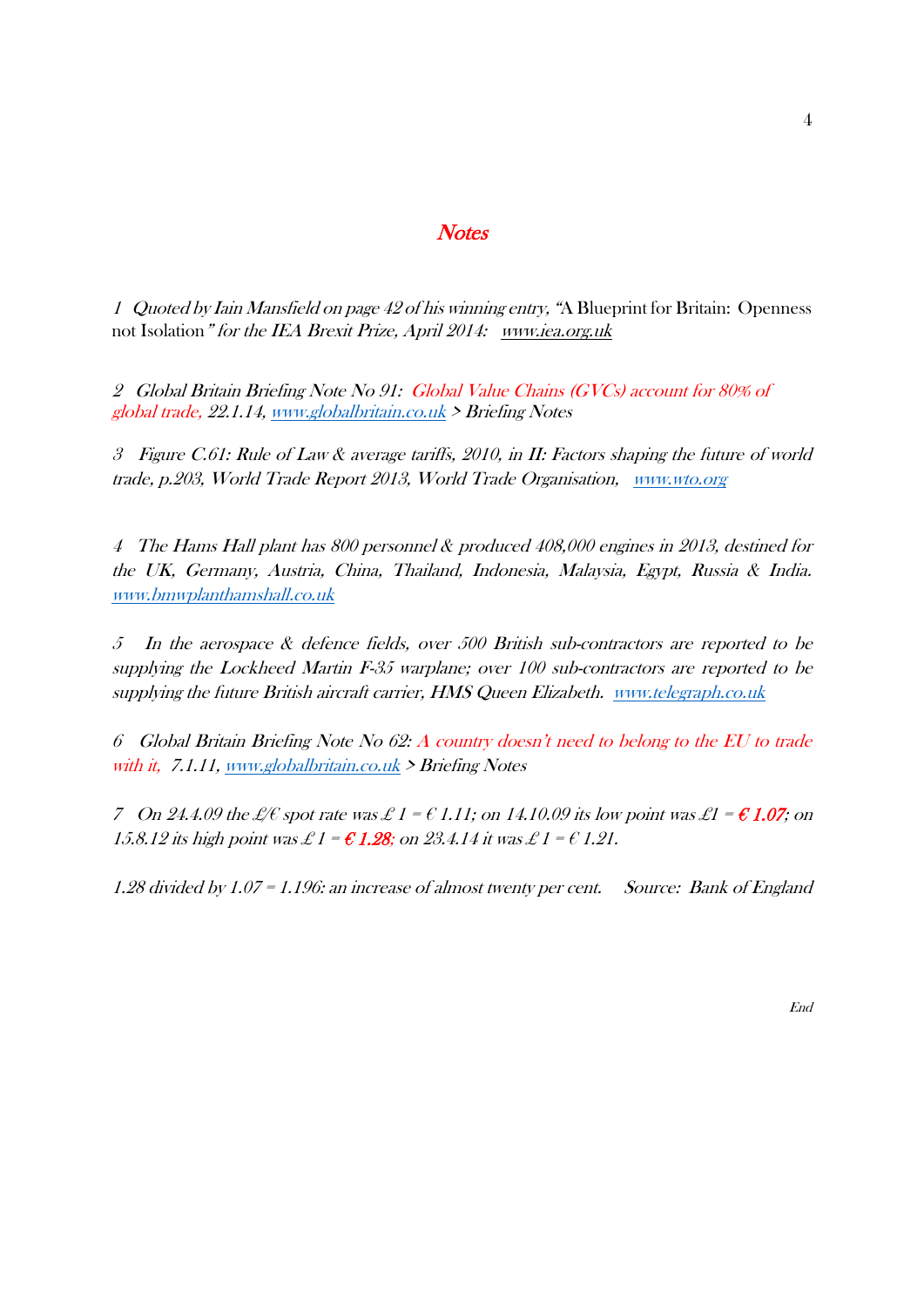# Appendix I

# An imaginary example of a car supply chain

- An imaginary Japanese car manufacturer "Toyzuki" assembles a family car at its plant in Thailand
- The car's engine is manufactured in Japan then exported to Thailand
- The car's shock absorbers & spring suspension are manufactured in South Korea then exported to Thailand
- The car's seats & seat belts are manufactured in Cambodia & then exported to Thailand
- The car's electronic control systems are manufactured in Vietnam & then exported to Thailand
- The car's gear-box & transmission system are manufactured in China then exported to Thailand
- The car's wheels & tyres are manufactured in Laos then exported to Thailand
- The car's bodywork is manufactured & painted in Thailand.
- Final assembly of all the above takes place in Thailand.

The value of the car ex-works in Thailand is 100. That 100 is composed (at "works-inward" values in Thailand) of:-

| <b>Total</b>               | 10 |
|----------------------------|----|
| Bodywork/final assembly    | 10 |
| Wheels & tyres             | 10 |
| Gear-box & transmission    | 15 |
| Electronic control systems | 20 |
| Seats & seat-belts         | 15 |
| Shock absorbers/springs    | 10 |
| Engine                     | 90 |

The car is then exported by sea to the UK. Shipping cost is, say, 5. Its landed value at (say) the Port of Bristol is 105. The car is logged & "cleared" (electronically) on arrival in Bristol by the British customs authorities. It then goes to Toyzuki's distribution centre in (say) Leicester for final checking, then to one of the many British Toyzuki's concessionaires (retailers).

On arrival at Bristol, the British customs authorities "see" an import of a car from Thailand. The value (at "landed at Bristol" values) of the car for customs purposes is 105. The proportion by value of the car actually "made in Thailand" (as distinct from "assembled in Thailand") is 9.5% (10 divided by 105). No one country-supplier of car-components to Thailand accounts for more than 19% (20 divided by 105) of the car's landed value in Bristol. End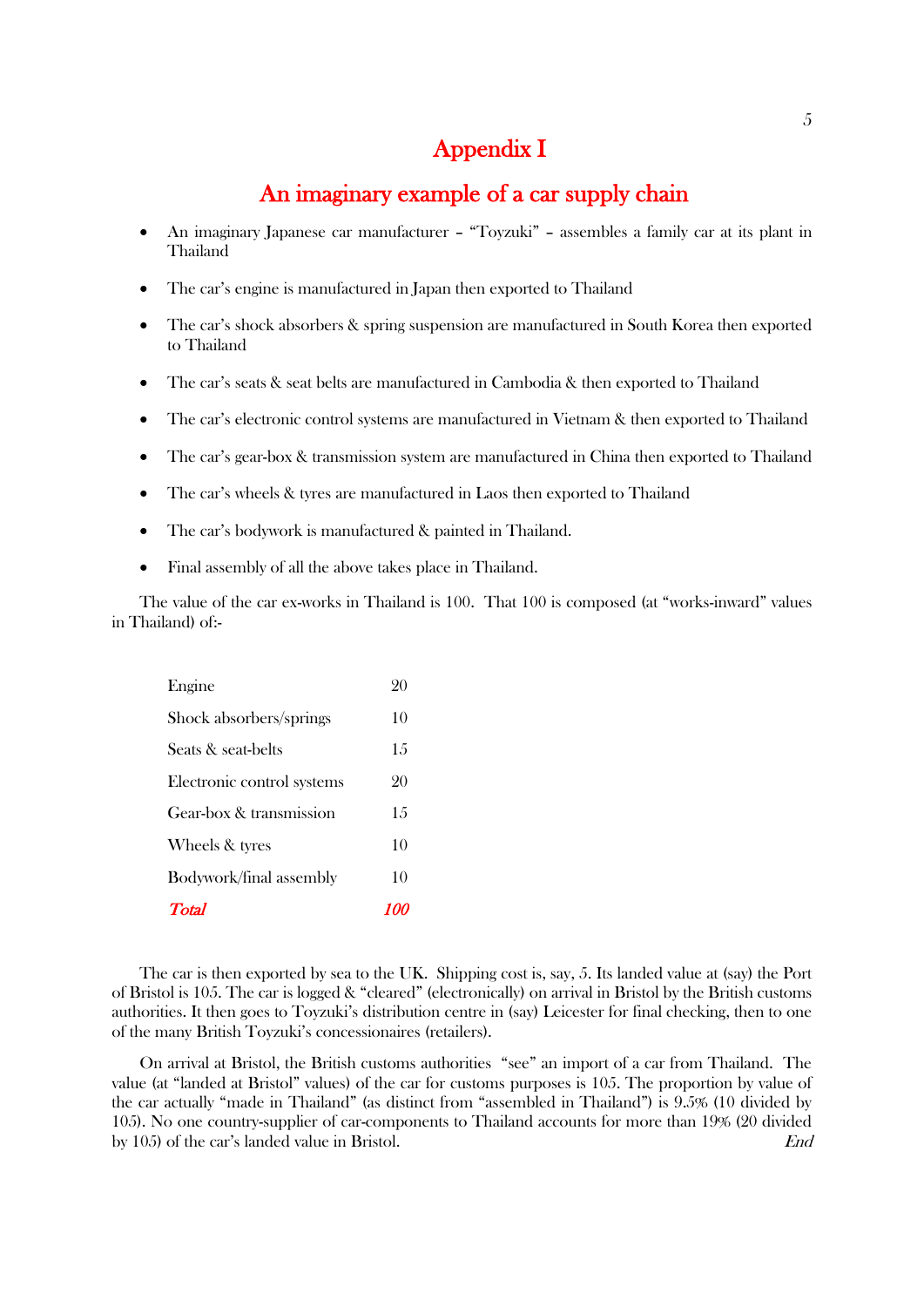# Appendix II

## Factors involved in selecting country-links in a supply chain

#### **Infrastructure**

- 1. Presence of other manufacturing multinationals, & local companies, (perhaps "clusters" of subsidiaries in related industries) with a network of local sub-contractors able to provide components, maintenance of machinery, spare parts, repairs to buildings, IT support, telecoms, etc etc
- 2. Reliable & continuous supplies of electricity, with stable frequency & voltage
- 3. Moderate & stable costs of energy: electricity, gas, oil etc
- 4. Reliable, stable & continuous supplies of telephony & broadband
- 5. Costs, stability & security of local inputs of goods, services & labour, including local taxes
- 6. Geographical proximity to the multinational's "upstream" & "downstream" links in its Global Supply Chain. If the country being considered as a link is, say, Thailand, and the "upstream" link is, say, Vietnam, and the "downstream" link is Malaysia, the multinational in question is hardly likely to plump for - say - Ecuador, or Portugal, instead of Thailand. In manufacturing, geography still really does matter.

#### Transport Links

- 7. For personnel & goods: "upstream" & "downstream" transport by land, sea & air: cost, ease of travel, frequency, reliability, security, absence of piracy
- 8. Adequate local/regional transport by land, sea & air

#### Personnel

- 9. Availability in depth of suitably qualified (training, education, skills, English-speaking etc) local labour & management
- 10. Level of unionisation of labour; acceptable labour relations; ability to lay-off people
- 11. If local staff are to be re-inforced by expatriates, adequate housing, schools, hospitals etc?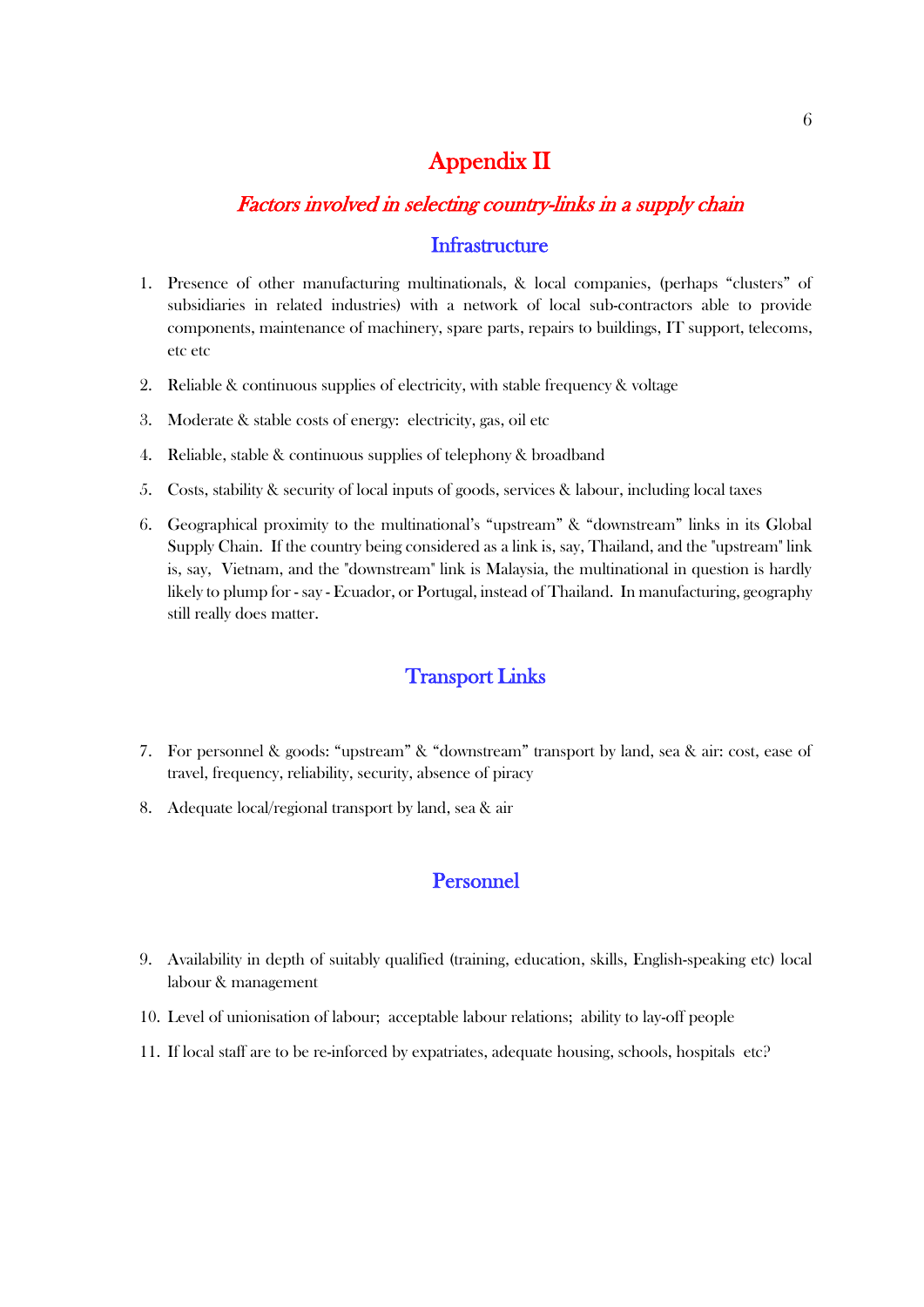#### Government/Regulatory/Financial

- 12. Stable national system of government; rule of law reasonably independent of government, especially corporate/employment/tax law
- 13. Regulatory environment: over-intrusive, acceptable, relaxed ? Labour laws acceptable or borderline (cf France with legal maximum 35-hour week & cumbersome redundancy procedures)?
- 14. Is the local legal system reliable, robust ? Or arbitrary ?
- 15. Is the local tax regime stable, "fair" ?
- 16. Availability of local legal, accounting, tax & other support services, perhaps affiliated to international "Anglo-Saxon" firms
- 17. Is the country in question a member of the WTO and/or regional free trade agreements or customs unions covering the products in question ? Are there customs duties on "inputs" into the manufacturing process, and if so, how onerous ? Are customs procedures efficient, predictable & certain ?
- 18. Efficient "clearing" (customs/tariffs/logistics etc) of products/components through sea and air ports and land frontiers ?
- 19. Level of corruption: endemic, occasional, bearable ? How to manage ? Risks/opportunities ?
- 20. Protection of IP (intellectual property): adequate ? Are patents recognised? Does local patent protection exist ?
- 21. Country's local financing systems: banks, leasing companies, insurers etc: adequate? Presence or absence of international banks, leasing companies, insurers etc ?
- 22. Currency: is the country's currency stable; if not, can another currency be used, and/or measures taken to hedge against significant variations in its value ?
- 23. Does the country being considered as a link in the multinational's supply chain meet the multinational's global tax-minimisation requirements ?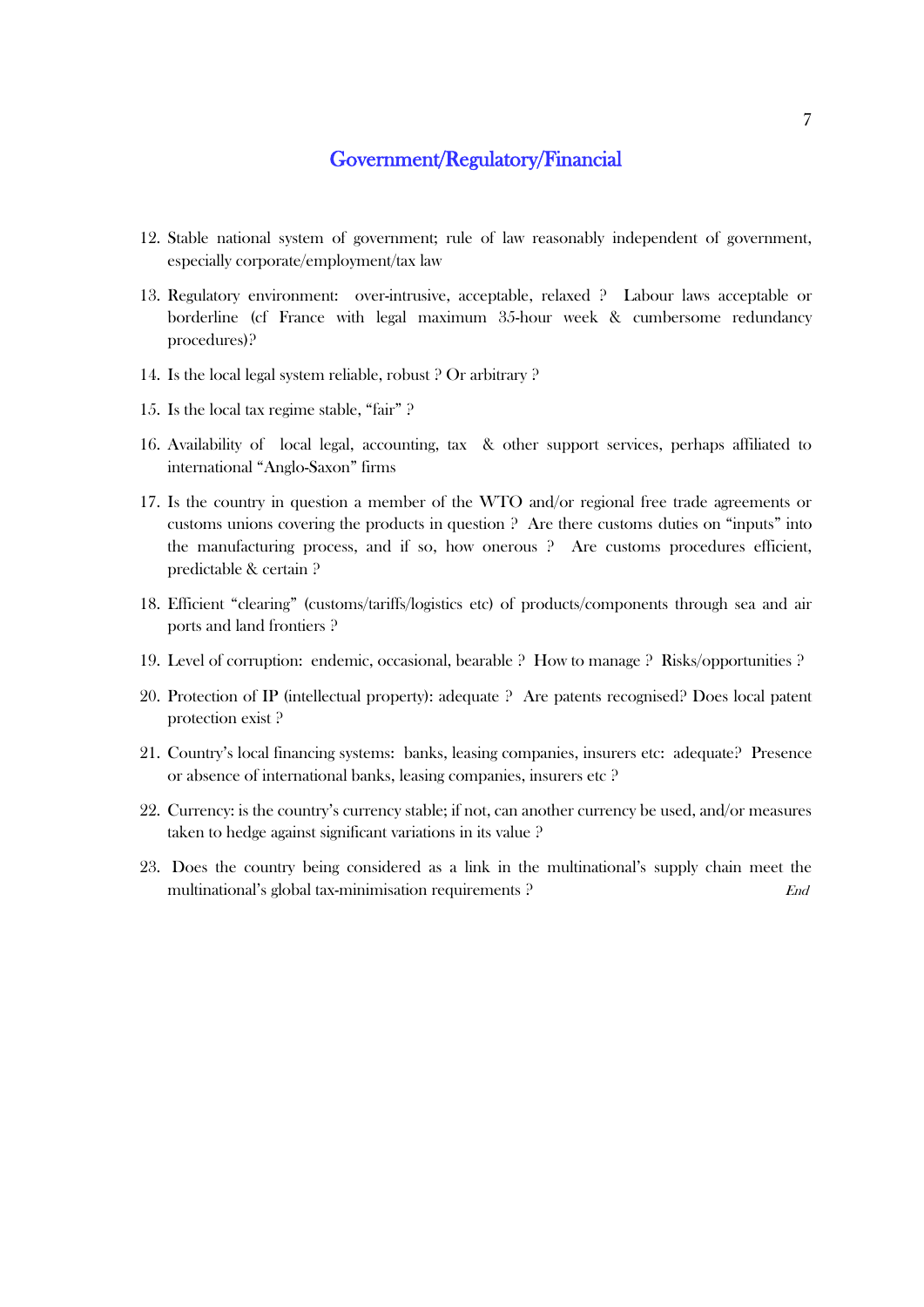# Appendix III

# World Car Production 2013

#### (excluding commercial vehicles)

| Rank                                                | Country                                                    | Output '000     | <b>Global Share</b> |  |
|-----------------------------------------------------|------------------------------------------------------------|-----------------|---------------------|--|
| $\mathbf{1}$                                        | China                                                      | 18,085          | 28%                 |  |
| $\overline{2}$                                      | Japan                                                      | 8,189<br>$13\%$ |                     |  |
| $\overline{3}$                                      | Germany                                                    | 5,440           | 8%                  |  |
| $\boldsymbol{4}$                                    | <b>USA</b>                                                 | 4,347           | $7\%$               |  |
| $\sqrt{5}$                                          | South Korea                                                | 4,123           | 6%                  |  |
| $\overline{6}$                                      | India                                                      | 3,139           | 5%                  |  |
| 7                                                   | <b>Brazil</b>                                              | 2,742           | 4%                  |  |
| 8                                                   | Russia                                                     | 1,920           | $3\%$               |  |
| 9                                                   | Mexico                                                     | 1,772           | 3%                  |  |
| 10                                                  | $S$ pain                                                   | 1,720           | 3%                  |  |
| 11                                                  | UK                                                         | 1,510           | 2%                  |  |
| 12                                                  | France                                                     | 1,460           | $2\%$               |  |
| $13\,$                                              | Czech R.                                                   | 1,128           | $2\%$               |  |
| 14                                                  | Thailand                                                   | 1,123           | 2%                  |  |
| $\overline{15}$                                     | Slovakia                                                   | 975             | 1%                  |  |
| 16                                                  | Canada                                                     | 965             | 1%                  |  |
| 17                                                  | Indonesia                                                  | 925             | 1%                  |  |
| 18                                                  | Turkey                                                     | 634             | 1%                  |  |
| 19                                                  | Malaysia                                                   | 540             | 1%                  |  |
| 20                                                  | Argentina                                                  | 507             | $1\%$               |  |
| 21                                                  | Poland                                                     | 475             | 1%                  |  |
| 22                                                  | Belgium                                                    | 450             | 1%                  |  |
| 23                                                  | Romania                                                    | 411             | 1%                  |  |
| 24                                                  | <b>Italy</b>                                               | 388             | 1%                  |  |
| 25                                                  | Taiwan                                                     | 291             |                     |  |
| ${\bf 26}$                                          | South Africa                                               | 265             | $\star$             |  |
| 27                                                  | Hungary                                                    | 220             | $\star$             |  |
| 28                                                  | Australia                                                  | 185             | $\star$             |  |
| 29                                                  | Sweden                                                     | 161             |                     |  |
| 30                                                  | Uzbekistan                                                 | 134             | ¥                   |  |
|                                                     | Others                                                     |                 | $2\%$               |  |
|                                                     | <b>Total</b>                                               | 65,387          | 100%                |  |
|                                                     | * less than 1%                                             |                 |                     |  |
| Source: International Organization of Motor Vehicle |                                                            |                 |                     |  |
|                                                     | Manufacturers: www.oica.net/category/production-statistics |                 |                     |  |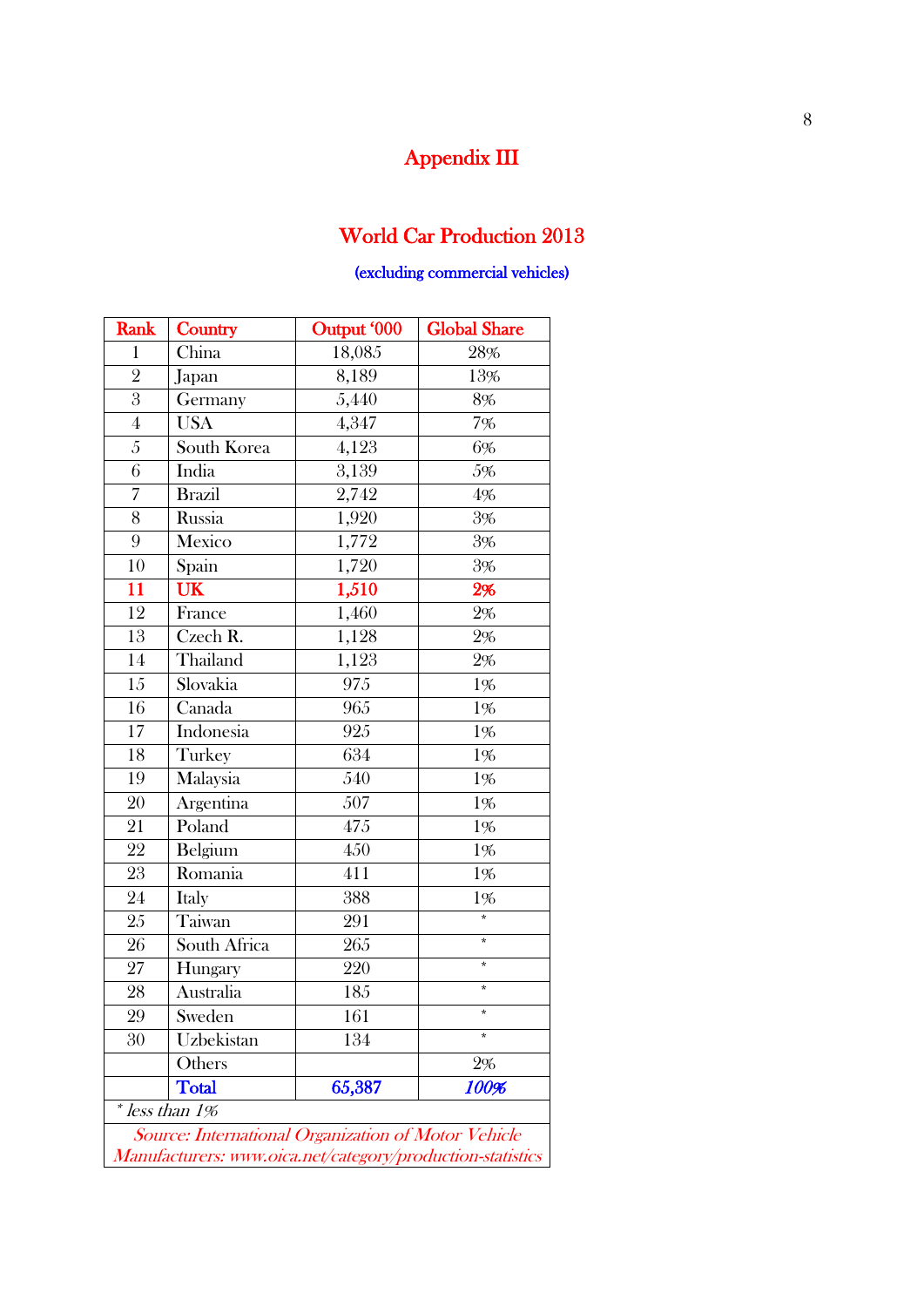# Appendix IV

# Post-Brexit, tariff-free UK-EU trade in cars will continue

German, French & other EU manufacturers dominate

UK car manufacturing, exports, imports & domestic consumption.

They, not politicians, will ensure that EU-UK trade in cars,

in both directions, continues to be tariff-free post-Brexit

- The UK imports over **twice** as many cars from the EU as it exports to the EU  $(1.4)$ million imported, 0.6 million exported)
- Of the total 1.7 million cars imported into the UK in 2011, eighty-three per cent 1.4 million - were from the EU
- Continental EU manufacturers have a 53% share of the domestic UK car market. German manufacturers alone have a 32% share; Volkswagen Group alone has a 19% share
- Nissan/Renault's Sunderland plant is the UK's biggest car exporter, with 37% of all UK exports of cars\*

\*Renault has a 43% equity stake in, & management control of, Nissan, which has a 15% equity stake in Renault

| UK Car Market in 2011: units manufactured, imported, exported & registered                             |                   |                                            |  |  |
|--------------------------------------------------------------------------------------------------------|-------------------|--------------------------------------------|--|--|
|                                                                                                        | Millions of units | <b>Notes</b>                               |  |  |
| Output of UK plants                                                                                    | 1.3               | 0.5 Nissan/Renault, 0.2 BMW, 0.6 others    |  |  |
| Imports into UK from RoW                                                                               | 1.7               | of which 1.4 or $83\%$ from the EU         |  |  |
| Exports from UK to RoW                                                                                 | (1.1)             | of which $0.6$ or 57% to the EU            |  |  |
| Consumption in UK (new registrations)                                                                  | 1.9               | of which 1.0 or 53% made in Continental EU |  |  |
| Data source: Milne /Hamill, "Withdrawal From the EU Would Not Damage Our Car Industry: True or False?" |                   |                                            |  |  |
| Civitas, 2013, www.globalbritain.co.uk > Publications.                                                 |                   |                                            |  |  |